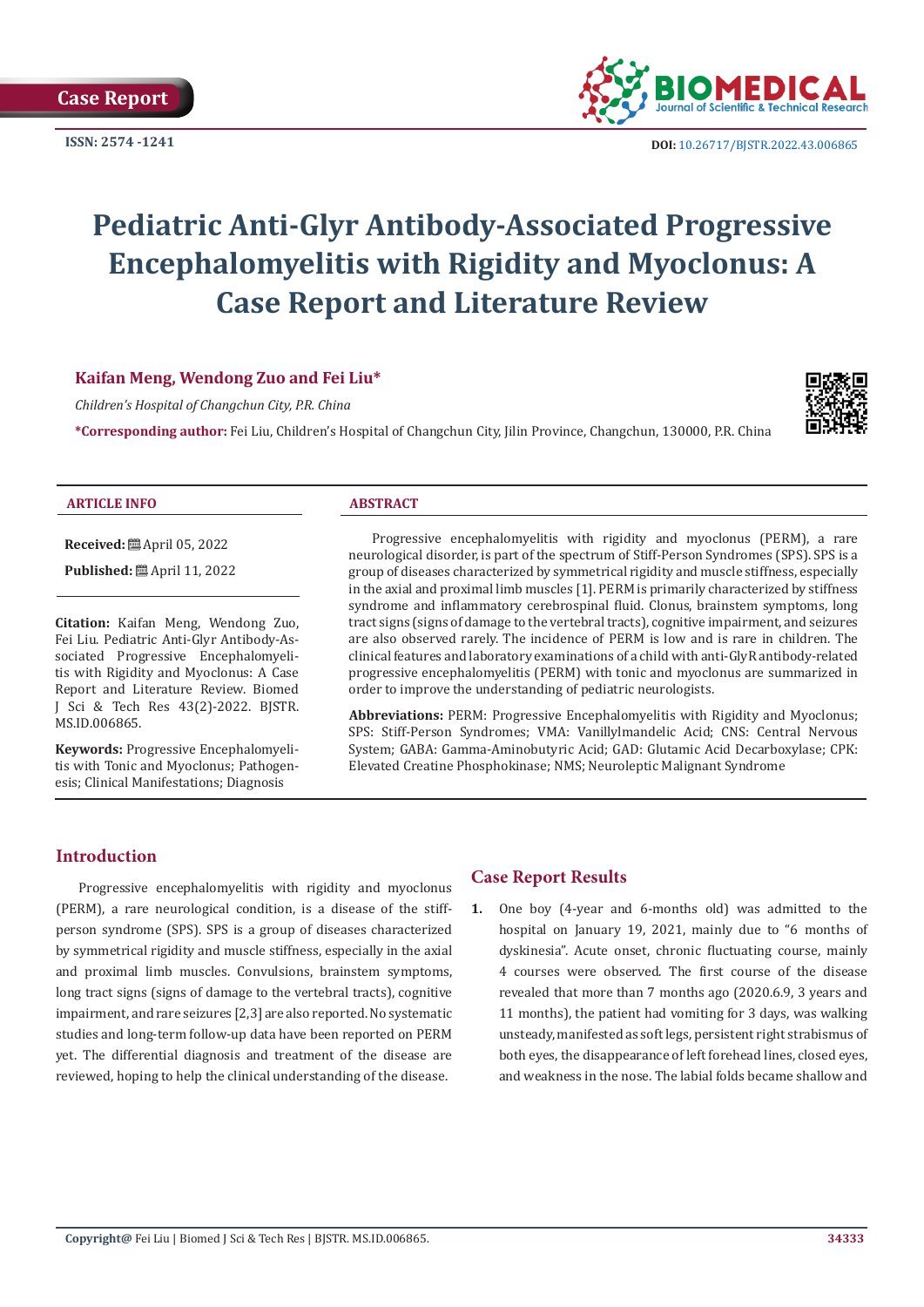increased with sleep. He was treated with gamma globulin (2g/kg), methylprednisolone (15 mg/kg. d), and sequential oral prednisone acetate to immune peripheral facial paralysis. The symptoms disappeared after 4 days of treatment. More than 6 months ago (July 2020), slight right lower extremity claudication appeared again, which disappeared on its own after 1 week. The second course of the disease: >5 months ago (2020.8.1), claudication of the right lower extremity occurred again, and the limbs trembled once during sleep, accompanied by crying, and sometimes with tongue biting, 5–6 times/day, no seizures were reported during waking. After being on continued gamma globulin, methylprednisolone, and prednisone for 1 week, the patient improved. After 2 weeks of treatment, he walked smoothly, and the symptoms of limb shaking and tongue biting disappeared during sleep. In the third course of the disease,  $> 4$  months ago (2020.9.20), the limbs trembled again in sleep, and the tongue was bitten occasionally, and no diagnosis and treatment was given. Before 3 months (2020.10.1), in addition to limb shaking during sleep, right squinting and diplopia had appeared in both eyes during sleep more than once and lasted they lasted  $\sim$ 30 min. The 4th course of PERM: one month ago (2020.12.26, oral prednisone was stopped for 1 week), the walking instability, diplopia, and the symptoms of limb shaking showed aggravation, and the attack occurred after being shocked by the stimulation during the day, and the limb shaking continued every time. The time of limb shaking was longer than before, about 3 min, once every few days, (12.26–12.29) after giving gamma globulin 2g/kg, the seizures became more frequent, easily induced by startle stimulation, several times/day, the longest lasted 3 min in an awake state. The symptoms of diplopia and binocular strabismus disappeared 3 days prior to admission.

- **2.** Physical examination on admission: It showed a head circumference of 49 cm, weight 21.5 kg, height 110 cm, no abnormality in the heart, lungs, and abdomen. Nervous system physical examination revealed a general condition, cranial nerve (-). There was a normal motor system with muscle strength, muscle tone, muscle volume, but because of fear "ca not sit, stand, walk". Sensory system (-), reflexes: The left knee-tendon reflex was active, and the pathological signs were negative. The meningeal irritation sign (-), autonomic nerve (-) were recorded.
- **3.** Auxiliary examination: Cerebrospinal fluid (3 times): 8–13 nucleated cells/mm<sup>3</sup> , normal sugar, protein, and chloride. Immunology: blood antinuclear antibody spectrum, Antianti-neutrophil cytoplasmic antibodies (ANCAs), blood myasthenia gravis antibody spectrum. Blood peripheral nerve antibody spectrum: negative. Blood, cerebrospinal fluid

autoimmune encephalitis antibody spectrum (including Mog, GAD): negative. T, B lymphocyte subsets revealed normalcy. ESR: 17 mm/h, blood idiopathic myositis antibody spectrum: anti-Ro-52 antibody IgG (+++), anti-SS-A antibody (+). Immunoglobulin, complement: normal. Blood anticardiolipin antibodies: normal. Armor: Normal. TPOAb: 37.08 IU/mL (0–34), TgAb 136.80 IU/mL (0–115). Infection screening: Negative, T-SPOT result: negative, cerebrospinal fluid: HSV, EBV. Mycobacterium tuberculosis, *Mycoplasma pneumoniae* DNA: negative. Metabolic examination: blood biochemistry, lactate, blood ammonia, homocysteine, β-hydroxybutyric acid were all normal. Hematuria metabolism: Normal. The toxic test was negative. Tumor-related parameters of blood AFP, β-HCG, NSE, CA19–9 were normal. Urine vanillylmandelic acid (VMA) was negative.

**4.** Other tests: In proband whole-genome + parental wholeexome sequencing, no clear pathogenic variant was observed. In electromyography (Aug. 2020), no abnormality was found in bilateral ulnar, median, tibial and common peroneal nerves. Video EEG revealed non-epileptic events, sudden limb shaking was manifested once, leaning back, facial force, 2 times of body rigidity, continuous limb shaking, a large number of EMG artifacts on ventilation EEG, and no consistent seizure pattern was noticed. After admission, clonazepam dose was gradually increased to 0.12 mg/kg/d. After 1 week, the anti-GlyR antibody in the blood-cerebrospinal fluid was 1:100. According to the clinical symptoms and auxiliary examinations, the patients were diagnosed with anti-GlyR antibody-related rigidity and myocardium. Convulsive progressive encephalomyelitis (PERM). Afterward, he was given methylprednisolone (20 mg/kg. d) shock, gamma globulin (2g/kg), rituximab (375 mg/m<sup>2</sup> ), once a week with four times, and sequential oral prednisone acetate treatment. The child's walking has improved significantly compared with the previous follow-up, and the frequency and duration of excessive startle response and muscle rigidity episodes have significantly been reduced.

#### **Discussion**

PERM diagnosis is very challenging for several reasons. First described by Whitely et al. In 1976, it was relatively rare [4]. Diagnosis is primarily clinical, as (in most cases) imaging studies show no signs. Increased signal intensity in the cervical spinal cord and lower brainstem in T2 MRI sequences were reported in only two cases [5]. EMG and antibodies in serum and cerebrospinal fluid could help confirm the diagnosis. The initial clinical presentation can be very uncertain and rare, as in this case. The common differential diagnoses of SPS/PERM syndrome are rigid man syndrome, paraneoplastic SPS, and neuroleptic malignant syndrome (NMS) [6]. In this case report, we can add spinal myoclonus to the list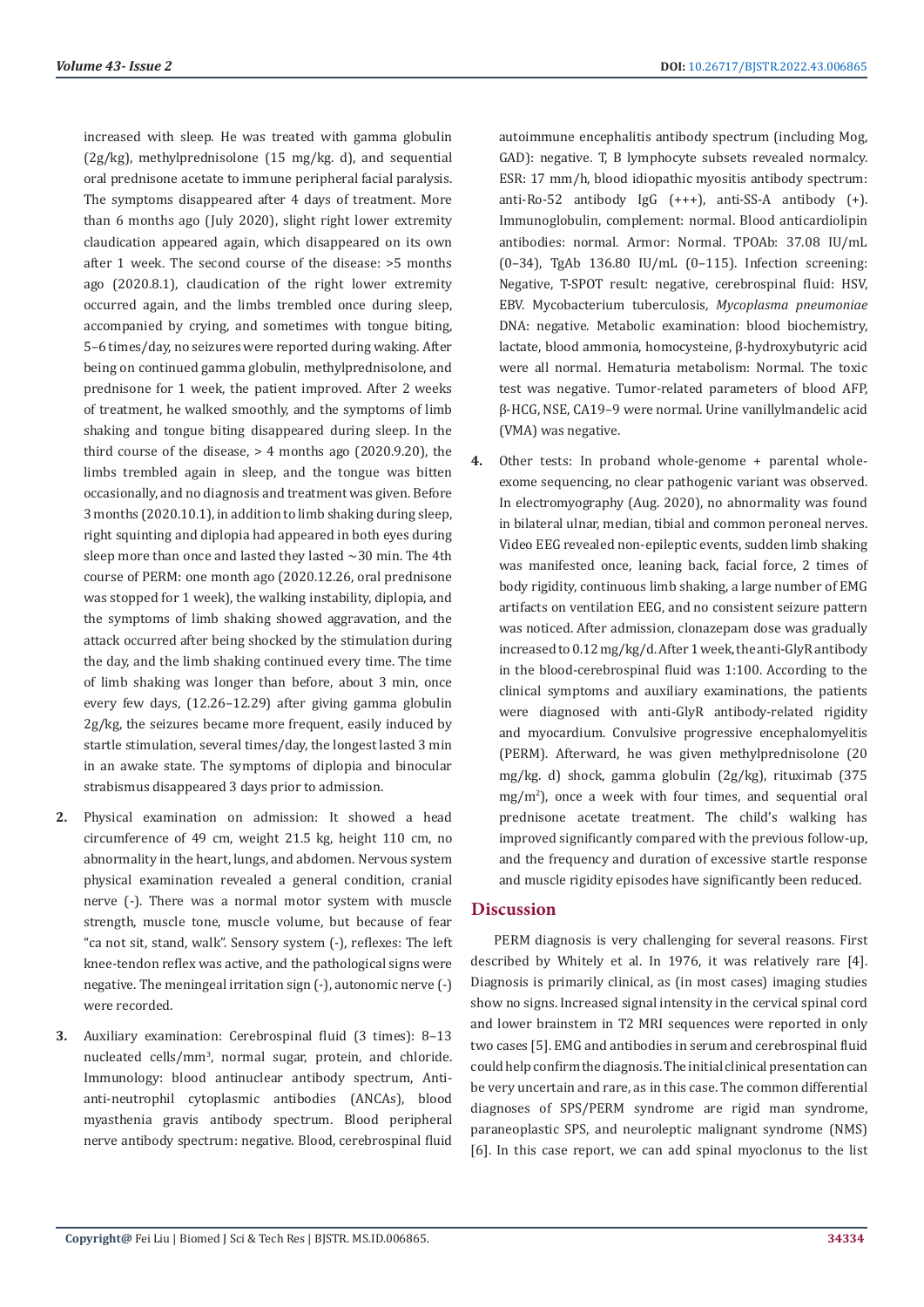and possibly scoliosis. Overall, initial lower back pain and stiffness may have been a prerequisite for PERM syndrome symptoms. Lumbar fusion was performed on indications for scoliosis. But it does not affect SPS. In addition, the patient subsequently developed recurrent episodes of lower extremity myoclonus. These were associated with a history of spinal fusion and were incorrectly diagnosed as spinal myoclonus.

Our patient's myoclonic seizures (neuroleptic malignant syndrome, NMS) experienced in 2014 were associated with hyperthermia. Xu et al. reported that PERM could mimic NMS because of significant overlap in their symptoms. In this setting, muscle stiffness, fever, autonomic nervous system dysfunction, and altered mental status (both entities are common) can be considered favorable for NMS. However, extensive myoclonus, especially its history of relapsing patterns, and even inadequate evidence for the use of antipsychotics should alert clinicians to strengthen the diagnosis. Elevated creatine phosphokinase (CPK) levels have been reported in NMS at least four times the upper limit. Elevated CPK has been less described in the context of PERM. The literature is not particularly rich on this topic though we identified three reported cases with normal CPK values [2], while five elevated CPK values were described between 408 IU/L and 4779 IU/L [7,8].

Besides the clinical manifestations, antibodies can play a decisive role in the diagnosis of SPS. Initially, both SPS and PERM syndromes were associated with Glutamic Acid Decarboxylase (GAD) antibodies. A 60–80% correlation between GAD antibody positivity and SPS is suggested in recent literature [9]. Schmidt et al. showed that GAD-positive antibodies are present in PERM cases only. Antibodies to GlyR, found in association with PERM cases in 2008, were found absent in most SPS cases. GlyR antibody testing was not available at our institution at the time of treatment. We believe that GAD antibodies can lead to decreased brain GABA [10], which is consistent with the development of epileptic seizures. Four-channel EMG studies have revealed inhibitory deficits and hyperexcitability of brainstem reflexes mediated by dysfunctional inhibitory Gamma-Aminobutyric Acid (GABA) and glycine neurons. A post-hoc analysis of PERM cases revealed brainstem inflammation. Brainstem involvement can be used to differentiate SPS from PERM [11]. It remains debatable whether PERM belongs to the SPS spectrum and is considered an SPS-plus version of the main syndrome pain. The initial clinical presentation did indeed show significant symptom overlap. However, the fluctuating course of severe relapse in this patient supports the diagnosis of PERM.

The presence of GAD antibodies is not specific to PERM syndrome [12,13] alone and is associated with other diseases such as diabetes, schizophrenia or bipolar disorder, Parkinson's disease, cerebellar disease, and neurological disorders. Patients with type 1 diabetes usually show GAD65 antibody titers just <20, whereas

patients with autoimmune diseases of the nervous system have serum antibody values >20, often even >100. The GAD65 antibody level increased to 95 units/mL in our case. However, it was related to the clinical features and its evolution, and left no doubts about our final diagnosis. Treatment recommendations for PERM patients include the use of immunomodulatory corticosteroids, immunoglobulin IV, plasma exchange, or cyclophosphamide [14]. Intrathecal Baclofen has also been used successfully [15] though the prognosis after treatment can fluctuate. There is limited literature on the long-term clinical course of PERM. Studies suggest that PERM remains latent for several years and suddenly decompensates due to infection. Chronic courses and acute exacerbations have been reported in up to 18% of PERM cases.

Relapses have been reported from a few weeks after disease onset to nine years7,8. In most cases, as in the present, relapse showed association with corticosteroid discontinuation. Typically, the dose of corticosteroids is increased upon relapse5. However, in the absence of a satisfactory response, more aggressive immunosuppressive therapy, such as cyclosporine, azathioprine, and rituximab may be required [2]. Other immunotherapies, namely plasma exchange and cyclophosphamide[16] have also been described in relapse. Long-term treatment with oral corticosteroids ranging from 8 to 20 mg/day is described in combination with azathioprine 50 mg/day to 150 mg/day [17,18]. Studies also reported combinations of oral corticosteroids with diazepam or clonazepam and intrathecal baclofen [14]. In the current situation, almost 10 years have passed from the onset of symptoms to the discovery of the correct diagnosis. Reports of delayed diagnosis of PERM are rare. One case of PERM had a 6-month delay in diagnosis and a good response to immunoglobulin therapy.

The literature review showed three case reports of delayed diagnosis of SPS, with a delay ranging from four months to three years. The first patient responded well to combination therapy with diazepam, baclofen, dexamethasone, azathioprine, and plasmapheresis, and remained moderately rigid without spasticity at 5-month follow-up. The second patient was given immunoglobulin and responded well with a 2-month follow-up. The third patient received IV diazepam and reported no recurrence at the six-month follow-up. Overall, PERM syndrome is a rare disorder and has a difficult diagnosis, as highlighted in this case report. Once the diagnosis is established, proper treatment should be followed that may help save lives. It is recommended to maintain long-term oral corticosteroid therapy to prevent a recurrence. Further, regardless of delayed diagnosis, favorable responses may be obtained with appropriate treatment in autoimmune Central Nervous System (CNS) disorders such as PERM [19]. However, this report documents only one situation and more data are required to generalize any conclusions.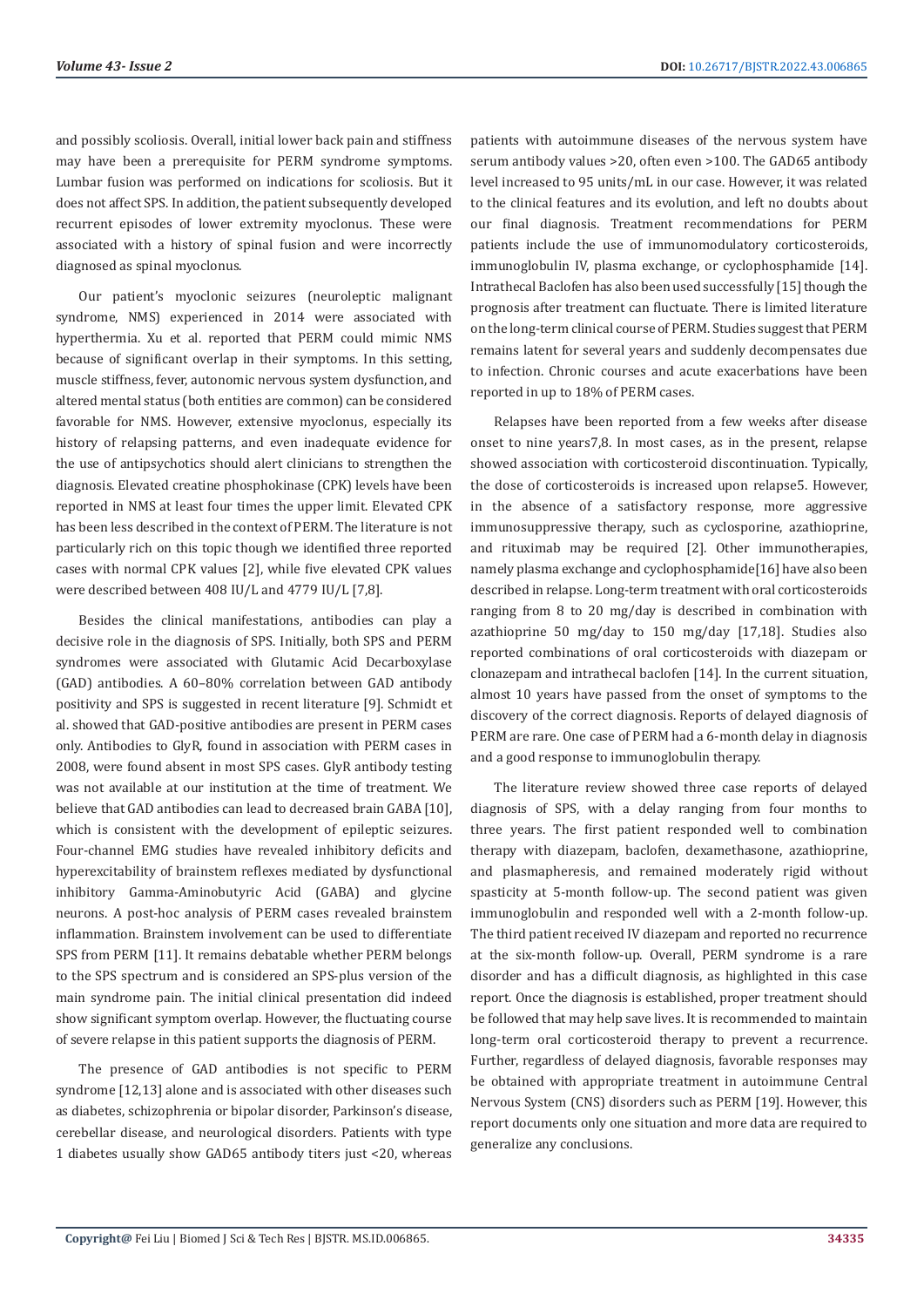The ligand or voltage-gated ion channels can be affected by mutations or autoimmune attacks, leading to channelopathy. Many CNS diseases, such as limbic encephalitis and some forms of epilepsy, are associated with specific serum autoantibodies against ion channels or related proteins (Irani and Lang, 2008). In 2008, the glycine receptor (GlyR) was first identified as a possible target of autoantibodies in patients with PERM (Hutchinson et al., 2008). GlyR, a member of the ligand-gated ion channel superfamily [20,21], includes N-methyl-d-aspartate (NMDA) receptors and nicotinic acetylcholine receptors. GlyR is present throughout the brain but most abundantly in the spinal cord and brainstem. It is also a target of the alkaloid strychnine, which causes generalized muscle spasms and cramps, muscle stiffness and tightness, agitation, increased consciousness and responsiveness, induced seizures, myoclonus, respiratory failure, and sometimes death. The symptoms of PERM include muscle spasms, cramps, myoclonus, stimulus-induced startle, and respiratory failure.

Carvajal-González et al. reported the presence of anti-glycine receptor (anti-GlyR) antibodies in a relatively large cohort of PERM patients and described the clinical and other characteristics of these patients. Using cellular analysis, the authors strongly supported that GlyR antibodies are the causative agent of PERM. The main clinical implication of this report is to demonstrate that PERM is a treatable autoimmune disease. There is a significant overlap of symptoms between PERM, Rigid-Man Syndrome (RMS), and neuromuscular rigidity. Also, antibodies against the GAD and voltage-gated potassium channel complexes were detected in both PERM and stiff-man syndrome. In the current study, Carvajal-González et al. Fifty-two patients with GlyR antibodies were prospectively identified, of whom 33 had PERM, 2 had rigidman syndrome or Stiff-Person Syndrome (SPS), and 5 had limbic encephalitis or epileptic encephalopathy. Patients with PERM were initially identified by the presence of GlyR antibodies, but the final classification was based on criteria defined in Meinck and Thomson and Espay and Chen, where PERM was defined based on brainstem involvement, in addition to rigid man syndrome, symptoms of typical axial or limb stiffness.

Notably, many patients developed autonomic disturbances, and respiratory failure might have contributed to two of the four hospital deaths throughout the study. Another clinically important observation is the association of thymoma and lymphoma with PERM, as an SPS is often associated with breast and lung cancer. The role of amphiphiles and gephyrin autoantibodies previously found in SPS remains to be characterized in PERM. How do pathogenic immunoglobulins such as anti-GlyR antibodies enter the brain? Antibodies generally have limited ability to cross the Blood-Brain Barrier (BBB). However, the evidence that pathogenic autoantibodies can enter the CNS (Martinez-Martinez et al.). The underlying mechanism of the antibodies normally crossing the BBB remains unclear, though the permeability of the BBB is increased by a factor of 10 following a local inflammatory response (Cutler et al.). Some CNS autoimmune channelopathies occur only after the disruption in the integrity of the BBB and after the entry of an increasing number of antibodies and/or lymphocytes into brain (Martinez-Martinez et al.). Based on the ratio of GlyR antibodies to total immunoglobulins in serum and cerebrospinal fluid, Carvajal-González et al. reported that GlyR antibodies were synthesized intrathecally in three of six patients for whom matched serum and CSF samples were available.

However, this does not occur in all patients, so we have to assume that numerous antibodies enter the brain. Most of the patients in the study benefited significantly from immunotherapy. This suggests that autoantibodies cause only limited neuronal cell death, but directly affect GlyR function. Carvajal-González et al. used *in vitro* studies to analyze the mechanism of GlyR autoantibody effectors and showed that GlyR antibodies can degrade their targets through antigen regulation. Moreover, since a large proportion of GlyR antibodies belong to the IgG1 and IgG3 isotypes, they also actively complement GlyR-expressing cells *in vitro*. The extent to which these mechanisms contribute to *in vivo* pathology may depend on the density with which GlyRs aggregate through their anchoring protein gephyrin. At the neuromuscular junction, the expression of such ankyrins has been shown to strongly influence the antigenic regulation of ion channels by autoantibodies *in vivo* (Martinez-Martinez et al.). It is useful to establish active immunization with GlyR, or passive transfer animal models using patient-derived monoclonal GlyR antibodies to evaluate pathogenic mechanisms and to test symptomatic or immunosuppressive therapies or complement inhibitors.

Because few patients do not respond to ongoing immunosuppressive therapy, plasma cell-targeted therapy may play a role in the treatment of PERM in rapidly reducing autoantibody production (Gomez et al.). Also, studies of another antibody-mediated neurological disorder, myasthenia gravis, may offer valuable insights (Souroujon et al.). Additionally, electrophysiological methods may be useful to address the question of whether GlyR antibodies have any direct effect on their targets. Such effects may include competitive or allosteric impairment of ligand binding or impairment of ion channel function independent of ligand binding. In either case, once glycine is released from the nerve endings, this results in the reduction in chloride influx, which reduces neuronal inhibition. This would lead to PERM being defined as GlyR channelopathy, the autoimmune counterpart of hereditary polycerebral palsy caused by mutations in GlyR (OMIM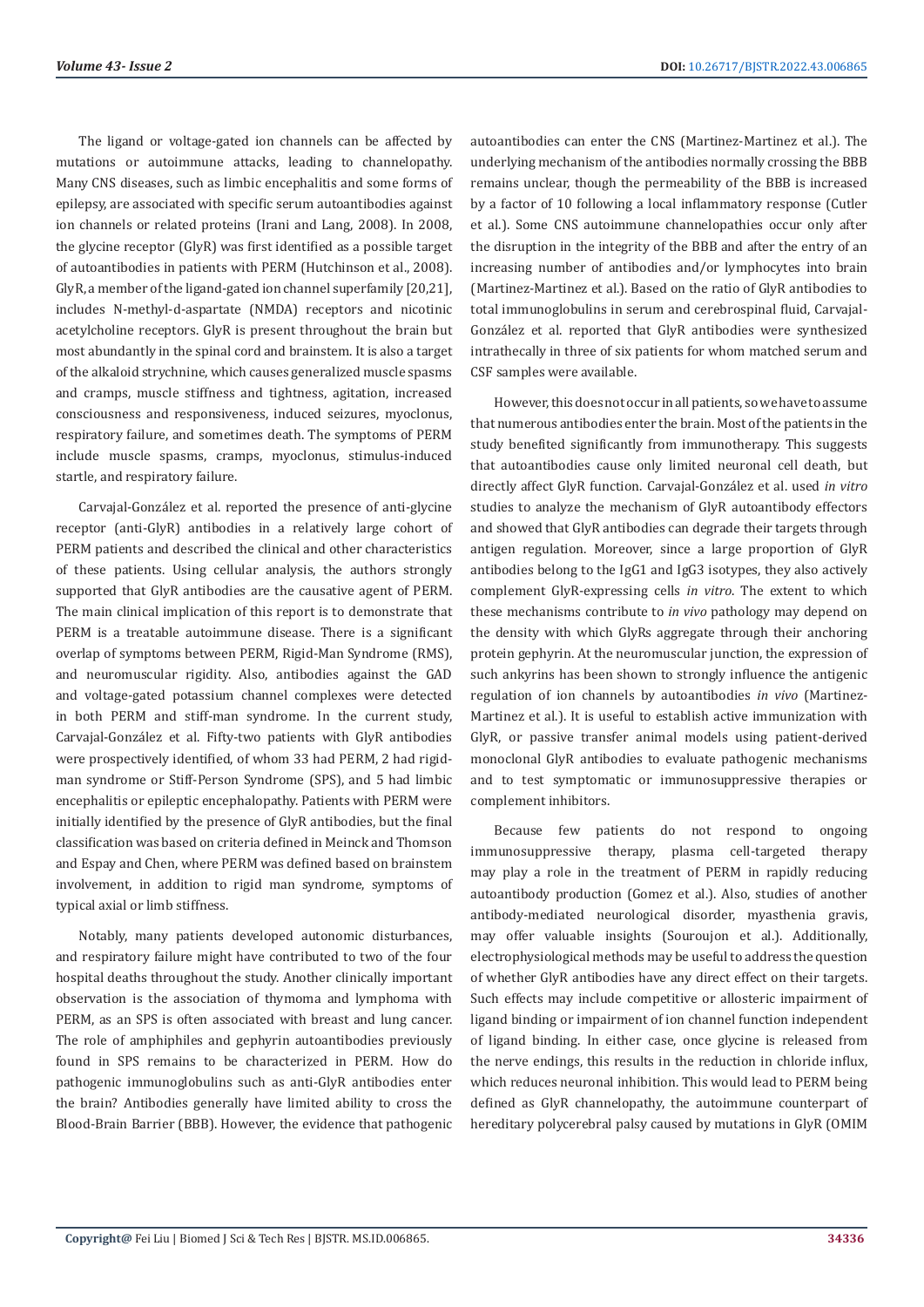138491). Notably, there are other chloride channel diseases, namely myotonia congenita Thomson and Becker types, due to mutations in chloride voltage-gated channel 1(CLCN1), the gene encoding the voltage-dependent CLC-1 chloride channel in skeletal muscle.

These mutations reduce chloride channel function, leading to hyperexcitability, delayed relaxation, and stiffness of muscle fibers. The physiological role of chloride current reduction in excitatory tissue: The Nernst equilibrium potential of chloride ions is about –70 mV, which is the same or very close to the resting potential of neurons. Thus, when the chloride channel is opened, the membrane potential does not change much, but any depolarizing input is strongly inhibited because the charge carried by the sodium ions entering the neuron is shunted by the chloride conductance. Overall, impaired function of voltage-dependent chloride channel mutations in muscle, or damage to ligand-gated chloride channels in the brainstem and spinal cord causes hyperexcitability, resulting in myotonia or encephalomyelitis and PERM rigidity.

# **Summary and Conclusion**

The clinicians are advised that many brain diseases or their subgroups can be caused by autoantibodies. Findings in this case report also extend to psychiatry, where many syndromes appear to involve subgroups involving autoantibodies. Besides, the possibility of paraneoplastic origin should be investigated in autoantibodypositive patients. Because the antibody "attack" in the brain does not necessarily involve neuronal damage, the symptoms may disappear after immunotherapy. However, continued immunosuppression may be provided as long as antibody production continues (Table 1).

#### **Table 1.**

| <b>Total cellular</b><br>score $(a/mm^3)$ | Karyocyte (a/<br>mm <sup>3</sup> | <b>Mononuclear</b> | <b>Multinucleate</b> | Protein $(g/L)$ | Suger<br>(mmol/L) | Oxide<br>(mmol/L) | <b>RIOI</b> Date |
|-------------------------------------------|----------------------------------|--------------------|----------------------|-----------------|-------------------|-------------------|------------------|
| 25                                        |                                  | <b>NA</b>          | <b>NA</b>            | 0.25            | 3.61              | 123.1             | 10/06/2020       |
| 25                                        |                                  |                    |                      | 0.2             | 4.28              | 131.8             | 08/09/2020       |
| 562                                       | 13                               | 13                 |                      | Normol          | Normol            | Normol            | 01/01/2021       |

# **Acknowledgement**

Thanks for all the contributors.

## **Conflict of Interest**

The authors declare that there is no conflict of interest.

#### **References**

- 1. [Meinck HM, Thompson PD \(2002\) Stiff man syndrome and related](https://pubmed.ncbi.nlm.nih.gov/12360534/)  [conditions. Movement Disorders 17\(5\): 853-866.](https://pubmed.ncbi.nlm.nih.gov/12360534/)
- 2. [Hutchinson M, Waters P, McHugh J, Gorman G, O'Riordan S, et al. \(2008\)](https://n.neurology.org/content/71/16/1291.short)  [Progressive encephalomyelitis rigidity and myoclonus: A novel glycine](https://n.neurology.org/content/71/16/1291.short)  [receptor antibody. Neurology 71\(16\): 1291-1292.](https://n.neurology.org/content/71/16/1291.short)
- 3. [Mas N, Saiz A, Leite MI, Waters P, Baron M, et al. \(2011\) Antiglycine](https://jnnp.bmj.com/content/82/12/1399)[receptor encephalomyelitis with rigidity. Journal of Neurology](https://jnnp.bmj.com/content/82/12/1399)  [Neurosurgery and Psychiatry 82\(12\): 1399-1401.](https://jnnp.bmj.com/content/82/12/1399)
- 4. [Martinez-Martinez P, Losen M, Duimel H, Frederik P, Spaans F, et al.](https://pubmed.ncbi.nlm.nih.gov/17255332/)  [\(2007\) Overexpression of rapsyn in rat muscle increases acetylcholine](https://pubmed.ncbi.nlm.nih.gov/17255332/)  [receptor levels in chronic experimental autoimmune myasthenia gravis.](https://pubmed.ncbi.nlm.nih.gov/17255332/)  [American Journal of Pathology 170\(2\): 644-657.](https://pubmed.ncbi.nlm.nih.gov/17255332/)
- 5. [Martinez-Martinez P, Molenaar PC, Losen M, Hoffmann C, Stevens J, et al.](https://pubmed.ncbi.nlm.nih.gov/25856741/)  [\(2015\) Auto-immune disorders as a possible cause of neuropsychiatric](https://pubmed.ncbi.nlm.nih.gov/25856741/)  [syndromes. Tijdschrift voor psychiatrie 57\(3\): 183-191.](https://pubmed.ncbi.nlm.nih.gov/25856741/)
- 6. [Meinck HM, Balint B \(2018\)From stiff man syndrome to stiff person](https://pubmed.ncbi.nlm.nih.gov/29404645/)  [spectrum disorders. Nervenarzt 89\(2\): 207-218.](https://pubmed.ncbi.nlm.nih.gov/29404645/)
- 7. [Gomez AM, Willcox N, Molenaar PC, Buurman W, Martinez-Martinez P, et](https://pubmed.ncbi.nlm.nih.gov/23252897/)  [al. \(2012\) Targeting plasma cells with proteasome inhibitors: possible](https://pubmed.ncbi.nlm.nih.gov/23252897/)  [roles in treating myasthenia gravis? Ann N Y Acad Sci 1274: 48-59.](https://pubmed.ncbi.nlm.nih.gov/23252897/)
- 8. [Gomez AM, Willcox N, Vrolix K, Hummel J, Nogales-Gadea G, et al. \(2014\)](https://pubmed.ncbi.nlm.nih.gov/24973445/) [Proteasome Inhibition with Bortezomib Depletes Plasma Cells and](https://pubmed.ncbi.nlm.nih.gov/24973445/) [Specific Autoantibody Production in Primary Thymic Cell Cultures from](https://pubmed.ncbi.nlm.nih.gov/24973445/) [Early-Onset Myasthenia Gravis Patients. Journal of Immunology 193\(3\):](https://pubmed.ncbi.nlm.nih.gov/24973445/) [1055-1063.](https://pubmed.ncbi.nlm.nih.gov/24973445/)
- 9. [Souroujon MC, Brenner T, Fuchs S \(2010\) Development of novel therapies](https://pubmed.ncbi.nlm.nih.gov/20298126/) [for MG: Studies in animal models. Autoimmunity 43\(5-6\): 446-460.](https://pubmed.ncbi.nlm.nih.gov/20298126/)
- 10. [Liu S, Ren W, Qu MH, Xue H, Ji T, et al. \(2009\) Contribution of Na-K-](https://hero.epa.gov/hero/index.cfm/reference/details/reference_id/1462169)[2Cl Cotransporter to Gamma-Amino Butyric Acid \(GABAA\) Receptor-](https://hero.epa.gov/hero/index.cfm/reference/details/reference_id/1462169)[Mediated Membrane Depolarization in Guinea Pig Myenteric Neurons.](https://hero.epa.gov/hero/index.cfm/reference/details/reference_id/1462169) [Gastroenterology 136\(5\): A98-A98.](https://hero.epa.gov/hero/index.cfm/reference/details/reference_id/1462169)
- 11. [Iizuka T, Tominaga N, Kaneko J \(2013\) Clinical spectrum of anti-glycine](https://pubmed.ncbi.nlm.nih.gov/24291880/) [receptor antibody-associated disease. Rinsho shinkeigaku 53\(11\):](https://pubmed.ncbi.nlm.nih.gov/24291880/) [1063-1066.](https://pubmed.ncbi.nlm.nih.gov/24291880/)
- 12. [Graus F, Saiz A, Dalmau J \(2020\) GAD antibodies in neurological](https://pubmed.ncbi.nlm.nih.gov/32457440/) [disorders - insights and challenges. Nature Reviews Neurology 16\(7\):](https://pubmed.ncbi.nlm.nih.gov/32457440/) [353-365.](https://pubmed.ncbi.nlm.nih.gov/32457440/)
- 13. [Lee JW, Sim S J, Cho S M, Lee J \(2005\) Characterization of a self](https://pubmed.ncbi.nlm.nih.gov/15590298/)[assembled monolayer of thiol on a gold surface and the fabrication of a](https://pubmed.ncbi.nlm.nih.gov/15590298/) [biosensor chip based on surface plasmon resonance for detecting anti-](https://pubmed.ncbi.nlm.nih.gov/15590298/)[GAD antibody. Biosensors & Bioelectronics 20\(7\): 1422-1427.](https://pubmed.ncbi.nlm.nih.gov/15590298/)
- 14. [Carvajal-Gonzalez A, Leite MI, Waters P, Woodhall M, Coutinho E, et al.](https://pubmed.ncbi.nlm.nih.gov/24951641/) [\(2014\) Glycine receptor antibodies in PERM and related syndromes:](https://pubmed.ncbi.nlm.nih.gov/24951641/) [characteristics clinical features and outcomes. Brain 137: 2178-2192.](https://pubmed.ncbi.nlm.nih.gov/24951641/)
- 15. [Carvajal-Gonzalez A, Leite MI, Waters P, Woodhall M, Coutinho E, et al.](https://pubmed.ncbi.nlm.nih.gov/24951641/) [\(2014\) Glycine receptor antibodies in PERM and related syndromes:](https://pubmed.ncbi.nlm.nih.gov/24951641/) [characteristics clinical features and outcomes. Brain 137: 2178.](https://pubmed.ncbi.nlm.nih.gov/24951641/)
- 16. [Espay AJ, Chen R \(2006\) Rigidity and spasms from autoimmune](https://pubmed.ncbi.nlm.nih.gov/16969837/) [encephalomyelopathies: Stiff-Person syndrome. Muscle & Nerve 34\(6\):](https://pubmed.ncbi.nlm.nih.gov/16969837/) [677-690.](https://pubmed.ncbi.nlm.nih.gov/16969837/)